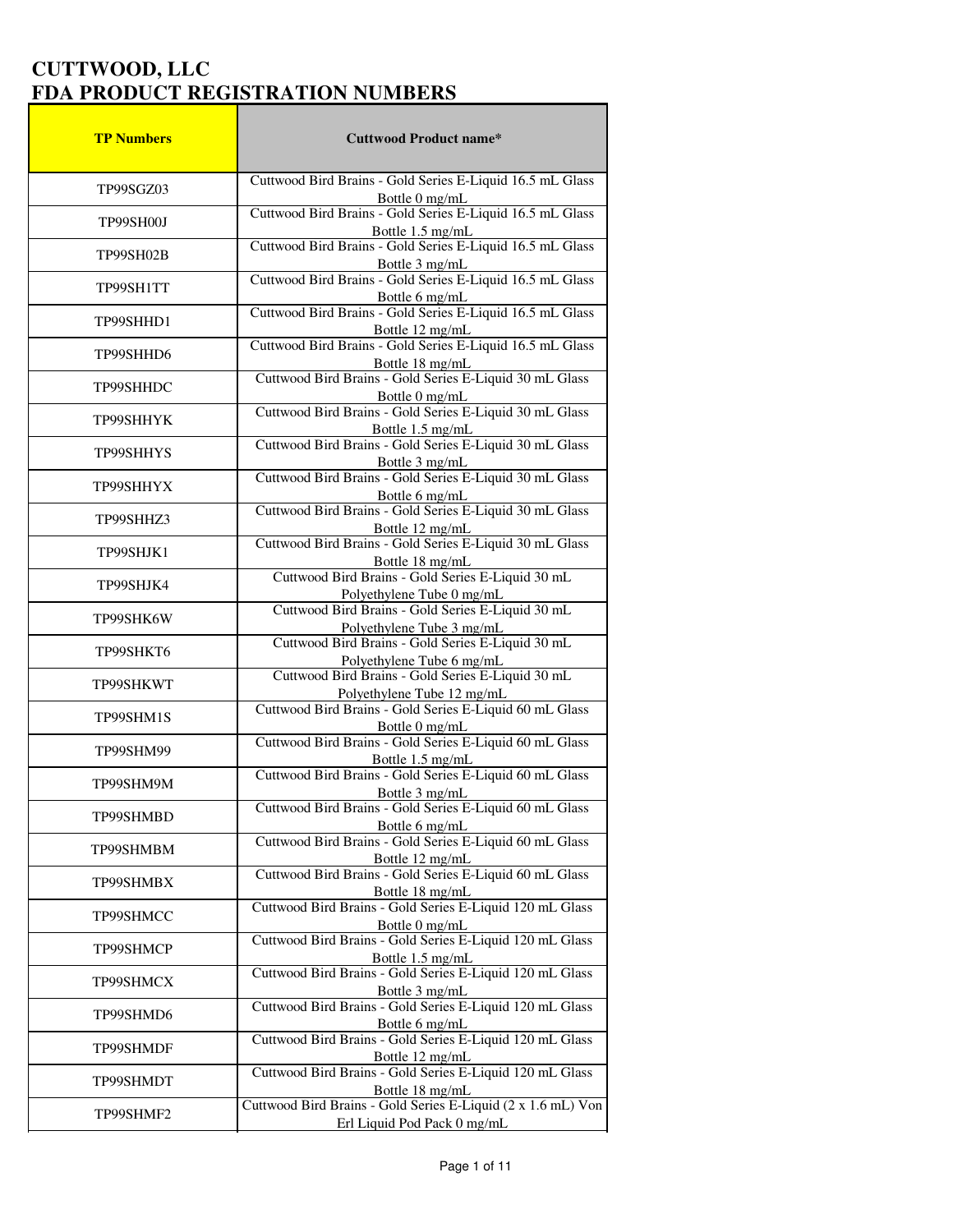| <b>TP Numbers</b> | <b>Cuttwood Product name*</b>                                                                                                          |
|-------------------|----------------------------------------------------------------------------------------------------------------------------------------|
|                   | Cuttwood Bird Brains - Gold Series E-Liquid (2 x 1.6 mL) Von                                                                           |
| TP99SHMFH         | Erl Liquid Pod Pack 6 mg/mL                                                                                                            |
| TP99SJ53H         | Cuttwood Bird Brains - Gold Series E-Liquid (2 x 1.6 mL) Von<br>Erl Liquid Pod Pack 12 mg/mL                                           |
| TP99SJG5M         | Cuttwood Bird Brains - Gold Series E-Liquid (2 x 1.6 mL) Von                                                                           |
|                   | Erl Liquid Pod Pack 18 mg/mL<br>Cuttwood Bird Brains - Gold Series E-Liquid (2 x 1.6 mL) Von                                           |
| TP99SJG5V         | Erl Liquid Pod Pack 24 mg/mL<br>Cuttwood Boss Reserve - Distinctive E-Liquid 16.5 mL Glass                                             |
| <b>TP99SJHBS</b>  | Bottle 0 mg/mL<br>Cuttwood Boss Reserve - Distinctive E-Liquid 16.5 mL Glass                                                           |
| TP99SJHBV         | Bottle 1.5 mg/mL                                                                                                                       |
| TP99SJHBX         | Cuttwood Boss Reserve - Distinctive E-Liquid 16.5 mL Glass<br>Bottle 3 mg/mL                                                           |
| TP99SJHC1         | Cuttwood Boss Reserve - Distinctive E-Liquid 16.5 mL Glass                                                                             |
| TP99SJHC6         | Bottle 6 mg/mL<br>Cuttwood Boss Reserve - Distinctive E-Liquid 16.5 mL Glass                                                           |
|                   | Bottle 12 mg/mL<br>Cuttwood Boss Reserve - Distinctive E-Liquid 16.5 mL Glass                                                          |
| TP99SJHCC         |                                                                                                                                        |
| TP99SJHCG         | Bottle 18 mg/mL<br>Cuttwood Boss Reserve - Distinctive E-Liquid 30 mL Glass<br>Bottle 0 mg/mL                                          |
| TP99SJHDZ         | Cuttwood Boss Reserve - Distinctive E-Liquid 30 mL Glass                                                                               |
|                   | Bottle 1.5 mg/mL                                                                                                                       |
| TP99SJHZD         | Cuttwood Boss Reserve - Distinctive E-Liquid 30 mL Glass<br>Bottle 3 mg/mL<br>Cuttwood Boss Reserve - Distinctive E-Liquid 30 mL Glass |
| TP99SJHZT         | Bottle 6 mg/mL                                                                                                                         |
| TP99SJJ0X         | Cuttwood Boss Reserve - Distinctive E-Liquid 30 mL Glass<br>Bottle 12 mg/mL                                                            |
| TP99SJJ15         | Cuttwood Boss Reserve - Distinctive E-Liquid 30 mL Glass<br>Bottle 18 mg/mL                                                            |
| TP99SJJ1F         | Cuttwood Boss Reserve - Distinctive E-Liquid 30 mL                                                                                     |
| TP99SJJ57         | Polyethylene Tube 0 mg/mL<br>Cuttwood Boss Reserve - Distinctive E-Liquid 30 mL                                                        |
|                   | Polyethylene Tube 3 mg/mL<br>Cuttwood Boss Reserve - Distinctive E-Liquid 30 mL                                                        |
| TP99SJJ5P         | Polyethylene Tube 6 mg/mL                                                                                                              |
| TP99SJJ5X         | Cuttwood Boss Reserve - Distinctive E-Liquid 30 mL<br>Polyethylene Tube 12 mg/mL                                                       |
| TP99SK03T         | Cuttwood Boss Reserve - Distinctive E-Liquid 60 mL Glass<br>Bottle 0 mg/mL                                                             |
| TP99SK047         | Cuttwood Boss Reserve - Distinctive E-Liquid 60 mL Glass<br>Bottle 1.5 mg/mL                                                           |
| TP99SK04J         | Cuttwood Boss Reserve - Distinctive E-Liquid 60 mL Glass<br>Bottle 3 mg/mL                                                             |
| <b>TP99SK13R</b>  | Cuttwood Boss Reserve - Distinctive E-Liquid 60 mL Glass                                                                               |
| TP99SK142         | Bottle 6 mg/mL<br>Cuttwood Boss Reserve - Distinctive E-Liquid 60 mL Glass                                                             |
| <b>TP99SK14V</b>  | Bottle 12 mg/mL<br>Cuttwood Boss Reserve - Distinctive E-Liquid 60 mL Glass<br>Bottle 18 mg/mL                                         |
| TP99SK252         | Cuttwood Boss Reserve - Distinctive E-Liquid 120 mL Glass<br>Bottle 0 mg/mL                                                            |
| <b>TP99SK25D</b>  | Cuttwood Boss Reserve - Distinctive E-Liquid 120 mL Glass                                                                              |
| TP99SK25M         | Bottle 1.5 mg/mL<br>Cuttwood Boss Reserve - Distinctive E-Liquid 120 mL Glass<br>Bottle 3 mg/mL                                        |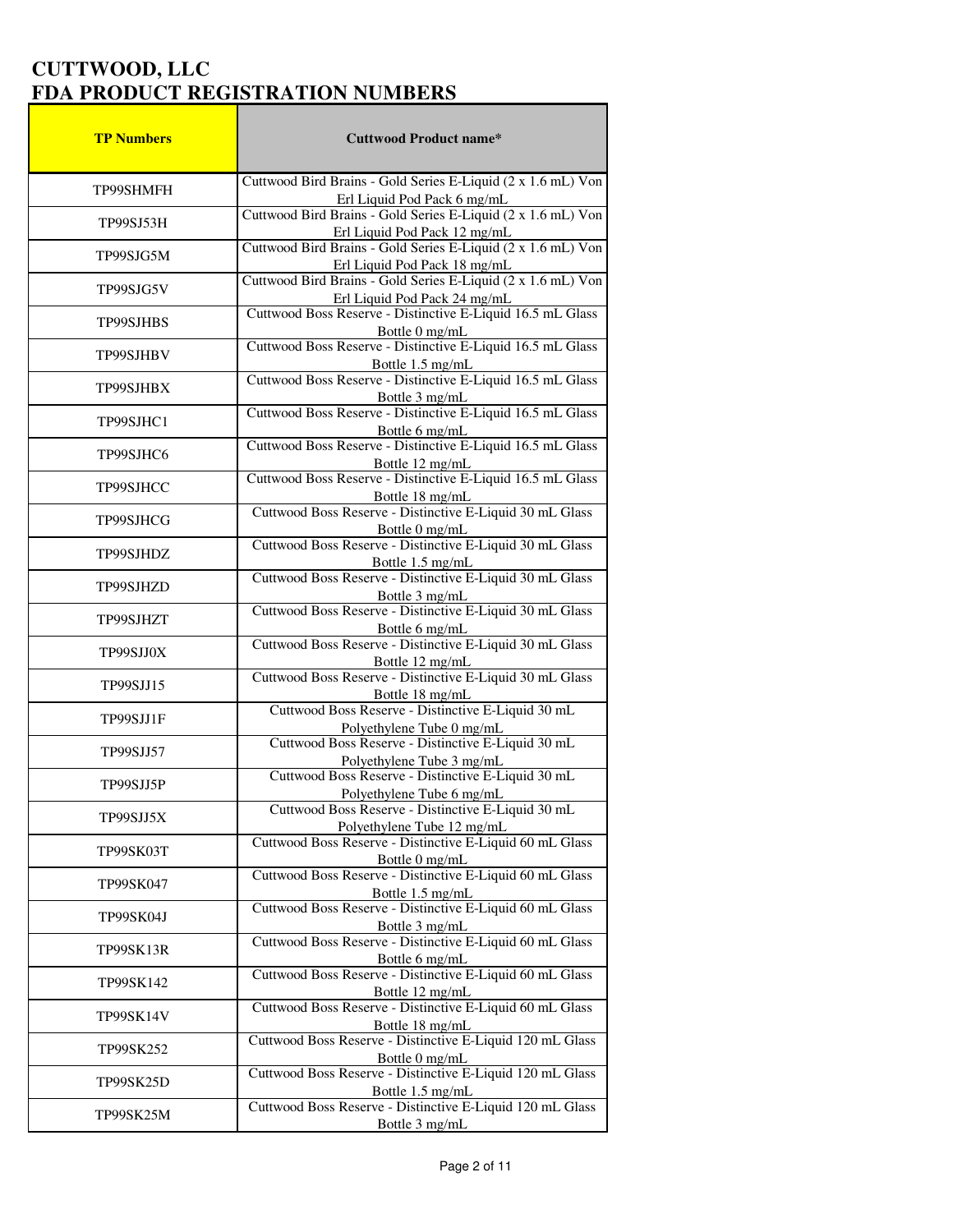| <b>TP Numbers</b> | <b>Cuttwood Product name*</b>                                                                                                              |
|-------------------|--------------------------------------------------------------------------------------------------------------------------------------------|
|                   | Cuttwood Boss Reserve - Distinctive E-Liquid 120 mL Glass                                                                                  |
| <b>TP99SK29N</b>  | Bottle 6 mg/mL                                                                                                                             |
| <b>TP99SK29X</b>  | Cuttwood Boss Reserve - Distinctive E-Liquid 120 mL Glass<br>Bottle 12 mg/mL                                                               |
| TP99SK2B2         | Cuttwood Boss Reserve - Distinctive E-Liquid 120 mL Glass                                                                                  |
|                   | Bottle 18 mg/mL                                                                                                                            |
| TP99V5PYN         | Cuttwood Livid Lime - Reimagined Series E-Liquid 16.5 mL<br>Glass Bottle 0 mg/mL                                                           |
| TP99V5PYP         | Cuttwood Livid Lime - Reimagined Series E-Liquid 16.5 mL<br>Glass Bottle 3 mg/mL                                                           |
| TP99V5PYR         | Cuttwood Livid Lime - Reimagined Series E-Liquid 16.5 mL<br>Glass Bottle 6 mg/mL                                                           |
| TP99V5PYS         | Cuttwood Livid Lime - Reimagined Series E-Liquid 16.5 mL<br>Glass Bottle 12 mg/mL                                                          |
| TP99V5PYT         | Cuttwood Livid Lime - Reimagined Series E-Liquid 30 mL<br>Glass Bottle 0 mg/mL                                                             |
| TP99V5PYV         | Cuttwood Livid Lime - Reimagined Series E-Liquid 30 mL                                                                                     |
|                   | Glass Bottle 3 mg/mL<br>Cuttwood Livid Lime - Reimagined Series E-Liquid 30 mL                                                             |
| TP99V5PYW         | Glass Bottle 6 mg/mL<br>Cuttwood Livid Lime - Reimagined Series E-Liquid 30 mL                                                             |
| TP99V5PYX         | Glass Bottle 12 mg/mL                                                                                                                      |
| TP99V5PYY         | Cuttwood Livid Lime - Reimagined Series E-Liquid 30 mL<br>Polyethylene Tube 0 mg/mL                                                        |
| TP99V5PYZ         | Cuttwood Livid Lime - Reimagined Series E-Liquid 30 mL                                                                                     |
| TP99V5PZ0         | Polyethylene Tube 3 mg/mL<br>Cuttwood Livid Lime - Reimagined Series E-Liquid 30 mL                                                        |
| TP99V5PZ1         | Polyethylene Tube 6 mg/mL<br>Cuttwood Livid Lime - Reimagined Series E-Liquid 30 mL<br>Polyethylene Tube 12 mg/mL                          |
| TP99V5PZ2         | Cuttwood Livid Lime - Reimagined Series E-Liquid 60 mL<br>Glass Bottle 0 mg/mL                                                             |
| TP99V5PZ3         | Cuttwood Livid Lime - Reimagined Series E-Liquid 60 mL                                                                                     |
| TP99V5PZ4         | Glass Bottle 3 mg/mL<br>Cuttwood Livid Lime - Reimagined Series E-Liquid 60 mL                                                             |
| TP99V5PZ5         | Glass Bottle 6 mg/mL<br>Cuttwood Livid Lime - Reimagined Series E-Liquid 60 mL                                                             |
| TP99V5PZ6         | Glass Bottle 12 mg/mL<br>Cuttwood Livid Lime - Reimagined Series E-Liquid (2 x 1.6)                                                        |
| TP99V5PZ7         | mL) Von Erl Liquid Pod Pack 0 mg/mL<br>Cuttwood Livid Lime - Reimagined Series E-Liquid (2 x 1.6)                                          |
| TP99V5PZ8         | mL) Von Erl Liquid Pod Pack 6 mg/mL<br>Cuttwood Livid Lime - Reimagined Series E-Liquid (2 x 1.6)                                          |
| TP99V5PZ9         | mL) Von Erl Liquid Pod Pack 12 mg/mL<br>Cuttwood Livid Lime - Reimagined Series E-Liquid (2 x 1.6)                                         |
| TP99V5PZB         | mL) Von Erl Liquid Pod Pack 18 mg/mL<br>Cuttwood Livid Lime - Reimagined Series E-Liquid (2 x 1.6)<br>mL) Von Erl Liquid Pod Pack 24 mg/mL |
| TP99V5PZS         | Cuttwood Manic Mint - Reimagined Series E-Liquid 16.5 mL<br>Glass Bottle 0 mg/mL                                                           |
| TP99V5PZT         | Cuttwood Manic Mint - Reimagined Series E-Liquid 16.5 mL<br>Glass Bottle 3 mg/mL                                                           |
| TP99V5PZV         | Cuttwood Manic Mint - Reimagined Series E-Liquid 16.5 mL<br>Glass Bottle 6 mg/mL                                                           |
| TP99V5PZW         | Cuttwood Manic Mint - Reimagined Series E-Liquid 16.5 mL<br>Glass Bottle 12 mg/mL                                                          |
| TP99V5PZX         | Cuttwood Manic Mint - Reimagined Series E-Liquid 30 mL<br>Glass Bottle 0 mg/mL                                                             |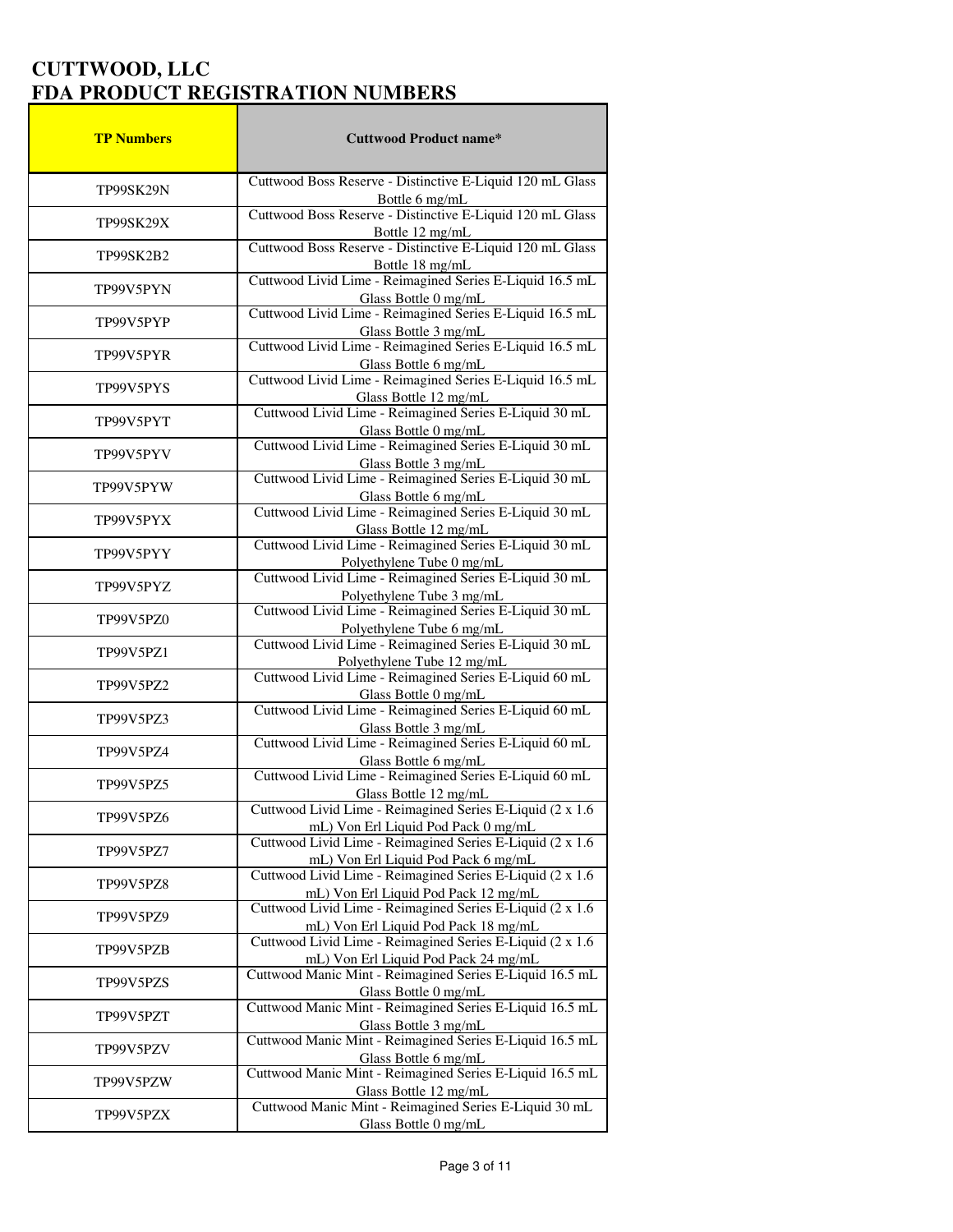| <b>TP Numbers</b> | <b>Cuttwood Product name*</b>                                                                                                              |
|-------------------|--------------------------------------------------------------------------------------------------------------------------------------------|
|                   | Cuttwood Manic Mint - Reimagined Series E-Liquid 30 mL                                                                                     |
| TP99V5PZY         | Glass Bottle 3 mg/mL                                                                                                                       |
| TP99V5PZZ         | Cuttwood Manic Mint - Reimagined Series E-Liquid 30 mL<br>Glass Bottle 6 mg/mL                                                             |
| TP99V5R00         | Cuttwood Manic Mint - Reimagined Series E-Liquid 30 mL                                                                                     |
|                   | Glass Bottle 12 mg/mL<br>Cuttwood Manic Mint - Reimagined Series E-Liquid 30 mL                                                            |
| <b>TP99V5R01</b>  | Polyethylene Tube 0 mg/mL<br>Cuttwood Manic Mint - Reimagined Series E-Liquid 30 mL                                                        |
| TP99V5R02         | Polyethylene Tube 3 mg/mL<br>Cuttwood Manic Mint - Reimagined Series E-Liquid 30 mL                                                        |
| TP99V5R03         | Polyethylene Tube 6 mg/mL<br>Cuttwood Manic Mint - Reimagined Series E-Liquid 30 mL                                                        |
| TP99V5R04         | Polyethylene Tube 12 mg/mL                                                                                                                 |
| <b>TP99V5R05</b>  | Cuttwood Manic Mint - Reimagined Series E-Liquid 60 mL                                                                                     |
|                   | Glass Bottle 0 mg/mL<br>Cuttwood Manic Mint - Reimagined Series E-Liquid 60 mL                                                             |
| TP99V5R06         | Glass Bottle 3 mg/mL<br>Cuttwood Manic Mint - Reimagined Series E-Liquid 60 mL                                                             |
| <b>TP99V5R07</b>  |                                                                                                                                            |
|                   | Glass Bottle 6 mg/mL<br>Cuttwood Manic Mint - Reimagined Series E-Liquid 60 mL                                                             |
| <b>TP99V5R08</b>  | Glass Bottle 12 mg/mL                                                                                                                      |
| TP99V5R09         | Cuttwood Manic Mint - Reimagined Series E-Liquid (2 x 1.6)                                                                                 |
|                   | mL) Von Erl Liquid Pod Pack 0 mg/mL<br>Cuttwood Manic Mint - Reimagined Series E-Liquid (2 x 1.6)                                          |
| TP99V5R0B         | mL) Von Erl Liquid Pod Pack 6 mg/mL<br>Cuttwood Manic Mint - Reimagined Series E-Liquid (2 x 1.6)                                          |
| TP99V5R0C         |                                                                                                                                            |
| TP99V5R0D         | mL) Von Erl Liquid Pod Pack 12 mg/mL<br>Cuttwood Manic Mint - Reimagined Series E-Liquid (2 x 1.6)<br>mL) Von Erl Liquid Pod Pack 18 mg/mL |
| TP99V5R0F         | Cuttwood Manic Mint - Reimagined Series E-Liquid (2 x 1.6)                                                                                 |
| TP99V5R0W         | mL) Von Erl Liquid Pod Pack 24 mg/mL<br>Cuttwood Mega Melons - Classic E-Liquid 16.5 mL Glass<br>Bottle 0 mg/mL                            |
| TP99V5R0X         | Cuttwood Mega Melons - Classic E-Liquid 16.5 mL Glass                                                                                      |
| TP99V5R0Y         | Bottle 1.5 mg/mL<br>Cuttwood Mega Melons - Classic E-Liquid 16.5 mL Glass                                                                  |
|                   | Bottle 3 mg/mL                                                                                                                             |
| TP99V5R0Z         | Cuttwood Mega Melons - Classic E-Liquid 16.5 mL Glass<br>Bottle 6 mg/mL                                                                    |
| TP99V5R10         | Cuttwood Mega Melons - Classic E-Liquid 16.5 mL Glass<br>Bottle 12 mg/mL                                                                   |
| TP99V5R11         | Cuttwood Mega Melons - Classic E-Liquid 16.5 mL Glass<br>Bottle 18 mg/mL                                                                   |
| TP99V5R12         | Cuttwood Mega Melons - Classic E-Liquid 30 mL Glass Bottle                                                                                 |
| TP99V5R13         | 0 mg/mL<br>Cuttwood Mega Melons - Classic E-Liquid 30 mL Glass Bottle                                                                      |
| TP99V5R14         | 1.5 mg/mL<br>Cuttwood Mega Melons - Classic E-Liquid 30 mL Glass Bottle                                                                    |
| TP99V5R15         | 3 mg/mL<br>Cuttwood Mega Melons - Classic E-Liquid 30 mL Glass Bottle<br>$6$ mg/mL                                                         |
| TP99V5R16         | Cuttwood Mega Melons - Classic E-Liquid 30 mL Glass Bottle<br>$12 \text{ mg/mL}$                                                           |
| TP99V5R17         | Cuttwood Mega Melons - Classic E-Liquid 30 mL Glass Bottle                                                                                 |
| TP99V5R18         | 18 mg/mL<br>Cuttwood Mega Melons - Classic E-Liquid 30 mL Polyethylene<br>Tube 0 mg/mL                                                     |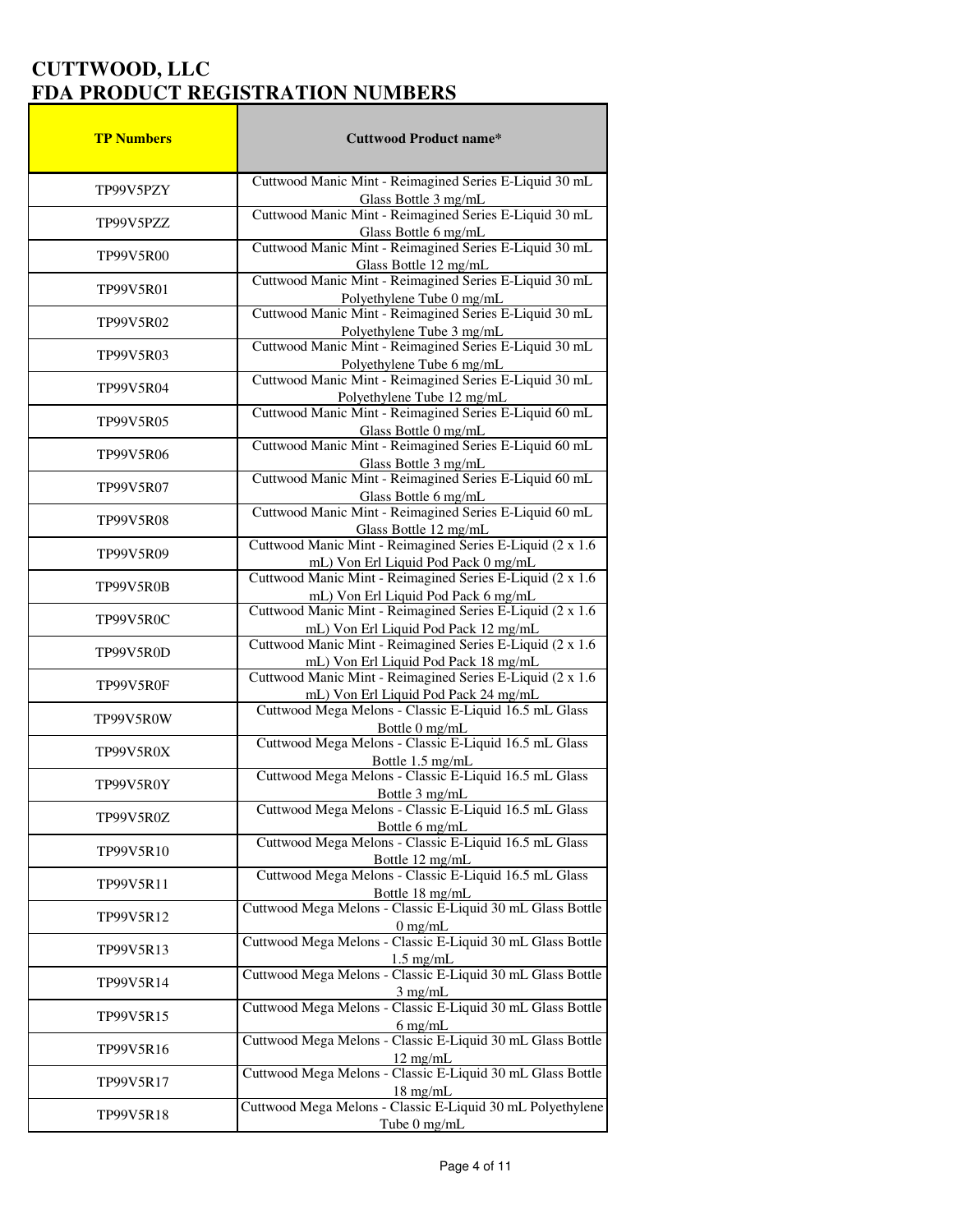| <b>TP Numbers</b> | <b>Cuttwood Product name*</b>                                                                                                       |
|-------------------|-------------------------------------------------------------------------------------------------------------------------------------|
|                   | Cuttwood Mega Melons - Classic E-Liquid 30 mL Polyethylene                                                                          |
| TP99V5R19         | Tube 3 mg/mL                                                                                                                        |
| TP99V5R1B         | Cuttwood Mega Melons - Classic E-Liquid 30 mL Polyethylene<br>Tube 6 mg/mL                                                          |
| TP99V5R1C         | Cuttwood Mega Melons - Classic E-Liquid 30 mL Polyethylene                                                                          |
|                   | Tube 12 mg/mL                                                                                                                       |
| <b>TP99V5R1D</b>  | Cuttwood Mega Melons - Classic E-Liquid 60 mL Glass Bottle<br>0 mg/mL<br>Cuttwood Mega Melons - Classic E-Liquid 60 mL Glass Bottle |
| TP99V5R1F         | 1.5 mg/mL<br>Cuttwood Mega Melons - Classic E-Liquid 60 mL Glass Bottle                                                             |
| TP99V5R1G         | $3$ mg/mL                                                                                                                           |
| TP99V5R1H         | Cuttwood Mega Melons - Classic E-Liquid 60 mL Glass Bottle<br>$6$ mg/mL                                                             |
| TP99V5R1J         | Cuttwood Mega Melons - Classic E-Liquid 60 mL Glass Bottle<br>$12 \text{ mg/mL}$                                                    |
| TP99V5R1K         | Cuttwood Mega Melons - Classic E-Liquid 60 mL Glass Bottle<br>$18 \text{ mg/mL}$                                                    |
|                   | Cuttwood Mega Melons - Classic E-Liquid 120 mL Glass                                                                                |
| TP99V5R1M         | Bottle 0 mg/mL                                                                                                                      |
| TP99V5R1N         | Cuttwood Mega Melons - Classic E-Liquid 120 mL Glass                                                                                |
| TP99V5R1P         | Bottle 1.5 mg/mL<br>Cuttwood Mega Melons - Classic E-Liquid 120 mL Glass                                                            |
|                   | Bottle 3 mg/mL                                                                                                                      |
| <b>TP99V5R1R</b>  | Cuttwood Mega Melons - Classic E-Liquid 120 mL Glass<br>Bottle 6 mg/mL                                                              |
| TP99V5R1S         | Cuttwood Mega Melons - Classic E-Liquid 120 mL Glass                                                                                |
| TP99V5R1T         | Bottle 12 mg/mL<br>Cuttwood Mega Melons - Classic E-Liquid 120 mL Glass                                                             |
| TP99V5R1V         | Bottle 18 mg/mL<br>Cuttwood Mega Melons - Classic E-Liquid (2 x 1.6 mL) Von<br>Erl Liquid Pod Pack 0 mg/mL                          |
| TP99V5R1W         | Cuttwood Mega Melons - Classic E-Liquid (2 x 1.6 mL) Von<br>Erl Liquid Pod Pack 6 mg/mL                                             |
| TP99V5R1X         | Cuttwood Mega Melons - Classic E-Liquid (2 x 1.6 mL) Von                                                                            |
|                   | Erl Liquid Pod Pack 12 mg/mL<br>Cuttwood Mega Melons - Classic E-Liquid (2 x 1.6 mL) Von                                            |
| TP99V5R1Y         | Erl Liquid Pod Pack 18 mg/mL                                                                                                        |
| TP99V5R1Z         | Cuttwood Mega Melons - Classic E-Liquid (2 x 1.6 mL) Von<br>Erl Liquid Pod Pack 24 mg/mL                                            |
| TP99V5R2C         | Cuttwood Mr. Fritter - Gold Series E-Liquid 16.5 mL Glass<br>Bottle 0 mg/mL                                                         |
| TP99V5R2D         | Cuttwood Mr. Fritter - Gold Series E-Liquid 16.5 mL Glass<br>Bottle 1.5 mg/mL                                                       |
| TP99V5R2F         | Cuttwood Mr. Fritter - Gold Series E-Liquid 16.5 mL Glass<br>Bottle 3 mg/mL                                                         |
| TP99V5R2G         | Cuttwood Mr. Fritter - Gold Series E-Liquid 16.5 mL Glass                                                                           |
| TP99V5R2H         | Bottle 6 mg/mL<br>Cuttwood Mr. Fritter - Gold Series E-Liquid 16.5 mL Glass<br>Bottle 12 mg/mL                                      |
| TP99V5R2J         | Cuttwood Mr. Fritter - Gold Series E-Liquid 16.5 mL Glass                                                                           |
| TP99V5R2K         | Bottle 18 mg/mL<br>Cuttwood Mr. Fritter - Gold Series E-Liquid 30 mL Glass                                                          |
|                   | Bottle 0 mg/mL<br>Cuttwood Mr. Fritter - Gold Series E-Liquid 30 mL Glass                                                           |
| TP99V5R2M         | Bottle 1.5 mg/mL                                                                                                                    |
| TP99V5R2N         | Cuttwood Mr. Fritter - Gold Series E-Liquid 30 mL Glass<br>Bottle 3 mg/mL                                                           |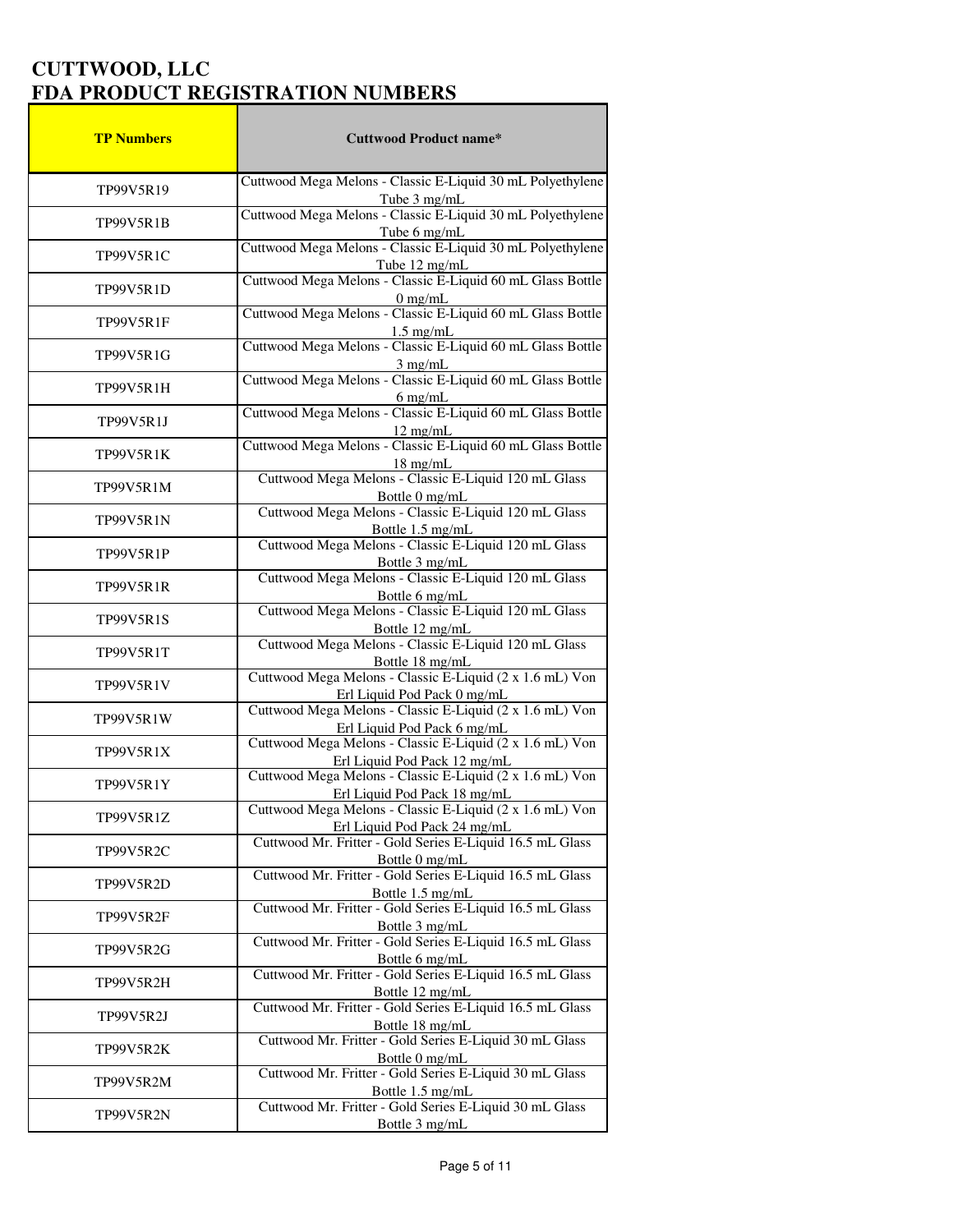| <b>TP Numbers</b> | <b>Cuttwood Product name*</b>                                                                                                       |
|-------------------|-------------------------------------------------------------------------------------------------------------------------------------|
| TP99V5R2P         | Cuttwood Mr. Fritter - Gold Series E-Liquid 30 mL Glass                                                                             |
| TP99V5R2R         | Bottle 6 mg/mL<br>Cuttwood Mr. Fritter - Gold Series E-Liquid 30 mL Glass<br>Bottle 12 mg/mL                                        |
| <b>TP99V5R2S</b>  | Cuttwood Mr. Fritter - Gold Series E-Liquid 30 mL Glass<br>Bottle 18 mg/mL                                                          |
| TP99V5R2T         | Cuttwood Mr. Fritter - Gold Series E-Liquid 30 mL<br>Polyethylene Tube 0 mg/mL<br>Cuttwood Mr. Fritter - Gold Series E-Liquid 30 mL |
| TP99V5R2V         |                                                                                                                                     |
| TP99V5R2W         | Polyethylene Tube 3 mg/mL<br>Cuttwood Mr. Fritter - Gold Series E-Liquid 30 mL                                                      |
| TP99V5R2X         | Polyethylene Tube 6 mg/mL<br>Cuttwood Mr. Fritter - Gold Series E-Liquid 30 mL<br>Polyethylene Tube 12 mg/mL                        |
| <b>TP99V5R2Y</b>  | Cuttwood Mr. Fritter - Gold Series E-Liquid 60 mL Glass                                                                             |
| TP99V5R2Z         | Bottle 0 mg/mL<br>Cuttwood Mr. Fritter - Gold Series E-Liquid 60 mL Glass                                                           |
| TP99V5R30         | Bottle 1.5 mg/mL<br>Cuttwood Mr. Fritter - Gold Series E-Liquid 60 mL Glass                                                         |
| TP99V5R31         | Bottle 3 mg/mL<br>Cuttwood Mr. Fritter - Gold Series E-Liquid 60 mL Glass<br>Bottle 6 mg/mL                                         |
| TP99V5R32         | Cuttwood Mr. Fritter - Gold Series E-Liquid 60 mL Glass<br>Bottle 12 mg/mL                                                          |
| TP99V5R33         | Cuttwood Mr. Fritter - Gold Series E-Liquid 60 mL Glass                                                                             |
| TP99V5R34         | Bottle 18 mg/mL<br>Cuttwood Mr. Fritter - Gold Series E-Liquid 120 mL Glass                                                         |
| TP99V5R35         | Bottle 0 mg/mL<br>Cuttwood Mr. Fritter - Gold Series E-Liquid 120 mL Glass<br>Bottle 1.5 mg/mL                                      |
| TP99V5R36         | Cuttwood Mr. Fritter - Gold Series E-Liquid 120 mL Glass<br>Bottle 3 mg/mL                                                          |
| TP99V5R37         | Cuttwood Mr. Fritter - Gold Series E-Liquid 120 mL Glass                                                                            |
| TP99V5R38         | Bottle 6 mg/mL<br>Cuttwood Mr. Fritter - Gold Series E-Liquid 120 mL Glass                                                          |
| TP99V5R39         | Bottle 12 mg/mL<br>Cuttwood Mr. Fritter - Gold Series E-Liquid 120 mL Glass                                                         |
| TP99V5R3B         | Bottle 18 mg/mL<br>Cuttwood Mr. Fritter - Gold Series E-Liquid (2 x 1.6 mL) Von<br>Erl Liquid Pod Pack 0 mg/mL                      |
| TP99V5R3C         | Cuttwood Mr. Fritter - Gold Series E-Liquid (2 x 1.6 mL) Von                                                                        |
| TP99V5R3D         | Erl Liquid Pod Pack 6 mg/mL<br>Cuttwood Mr. Fritter - Gold Series E-Liquid (2 x 1.6 mL) Von<br>Erl Liquid Pod Pack 12 mg/mL         |
| TP99V5R3F         | Cuttwood Mr. Fritter - Gold Series E-Liquid (2 x 1.6 mL) Von<br>Erl Liquid Pod Pack 18 mg/mL                                        |
| TP99V5R3G         | Cuttwood Mr. Fritter - Gold Series E-Liquid (2 x 1.6 mL) Von                                                                        |
| TP99V5R3W         | Erl Liquid Pod Pack 24 mg/mL<br>Cuttwood Outrage Orange - Reimagined Series E-Liquid 16.5                                           |
| TP99V5R3X         | mL Glass Bottle 0 mg/mL<br>Cuttwood Outrage Orange - Reimagined Series E-Liquid 16.5<br>mL Glass Bottle 3 mg/mL                     |
| TP99V5R3Y         | Cuttwood Outrage Orange - Reimagined Series E-Liquid 16.5<br>mL Glass Bottle 6 mg/mL                                                |
| TP99V5R3Z         | Cuttwood Outrage Orange - Reimagined Series E-Liquid 16.5                                                                           |
| TP99V5R40         | mL Glass Bottle 12 mg/mL<br>Cuttwood Outrage Orange - Reimagined Series E-Liquid 30 mL<br>Glass Bottle 0 mg/mL                      |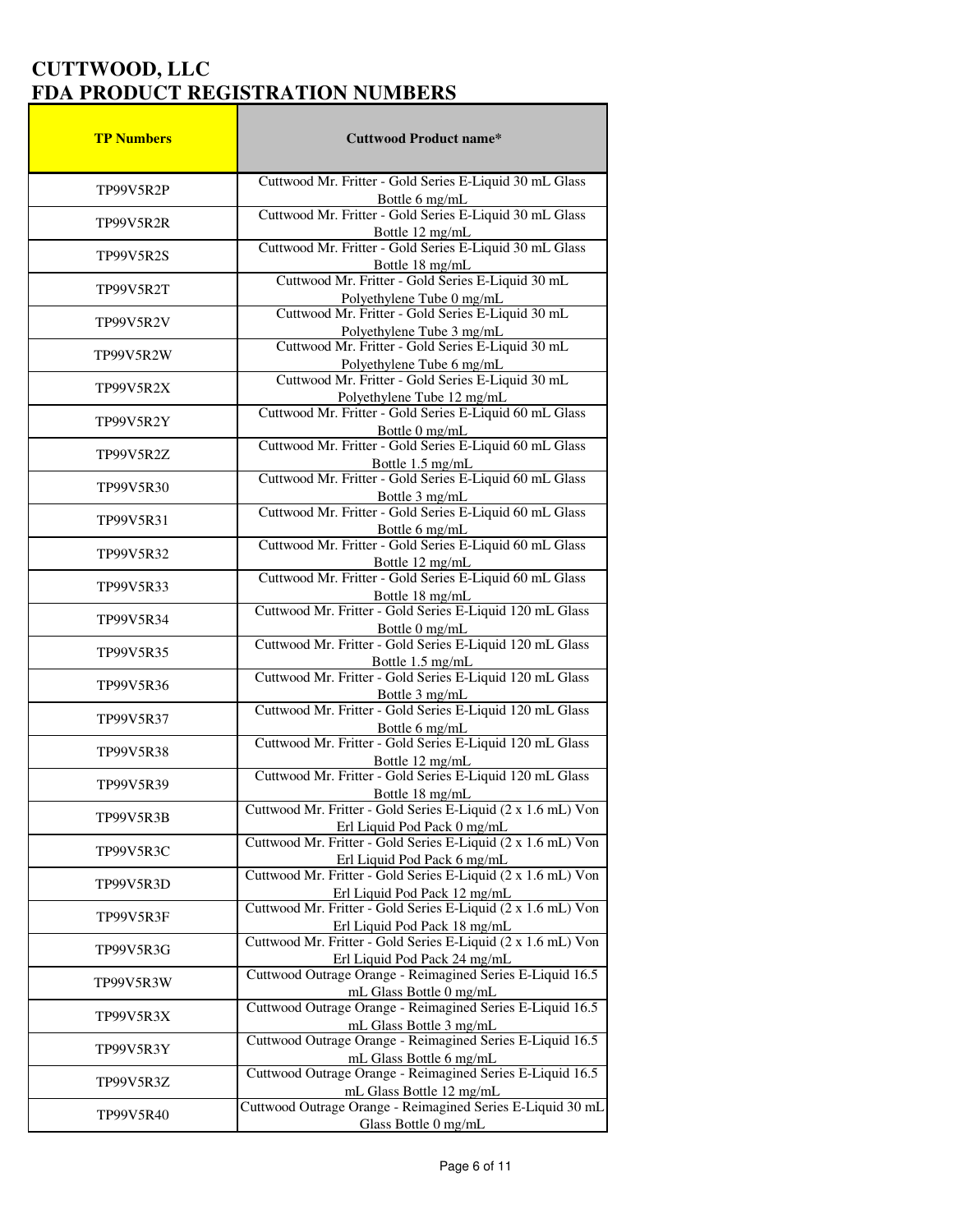| <b>TP Numbers</b> | <b>Cuttwood Product name*</b>                                                                                                                                                                                 |
|-------------------|---------------------------------------------------------------------------------------------------------------------------------------------------------------------------------------------------------------|
|                   | Cuttwood Outrage Orange - Reimagined Series E-Liquid 30 mL                                                                                                                                                    |
| TP99V5R41         | Glass Bottle 3 mg/mL                                                                                                                                                                                          |
| TP99V5R42         | Cuttwood Outrage Orange - Reimagined Series E-Liquid 30 mL<br>Glass Bottle 6 mg/mL                                                                                                                            |
| TP99V5R43         | Cuttwood Outrage Orange - Reimagined Series E-Liquid 30 mL<br>Glass Bottle 12 mg/mL                                                                                                                           |
| TP99V5R44         | Cuttwood Outrage Orange - Reimagined Series E-Liquid 30 mL<br>Polyethylene Tube 0 mg/mL                                                                                                                       |
| TP99V5R45         | Cuttwood Outrage Orange - Reimagined Series E-Liquid 30 mL<br>Polyethylene Tube 3 mg/mL<br>Cuttwood Outrage Orange - Reimagined Series E-Liquid 30 mL                                                         |
| TP99V5R46         | Polyethylene Tube 6 mg/mL                                                                                                                                                                                     |
| TP99V5R47         | Cuttwood Outrage Orange - Reimagined Series E-Liquid 30 mL<br>Polyethylene Tube 12 mg/mL                                                                                                                      |
| <b>TP99V5R48</b>  | Cuttwood Outrage Orange - Reimagined Series E-Liquid 60 mL<br>Glass Bottle 0 mg/mL                                                                                                                            |
| TP99V5R49         | Cuttwood Outrage Orange - Reimagined Series E-Liquid 60 mL                                                                                                                                                    |
| TP99V5R4B         | Glass Bottle 3 mg/mL<br>Cuttwood Outrage Orange - Reimagined Series E-Liquid 60 mL<br>Glass Bottle 6 mg/mL                                                                                                    |
| TP99V5R4C         | Cuttwood Outrage Orange - Reimagined Series E-Liquid 60 mL<br>Glass Bottle 12 mg/mL                                                                                                                           |
| TP99V5R4D         | Cuttwood Outrage Orange - Reimagined Series E-Liquid (2 x<br>1.6 mL) Von Erl Liquid Pod Pack 0 mg/mL                                                                                                          |
| TP99V5R4F         | Cuttwood Outrage Orange - Reimagined Series E-Liquid (2 x                                                                                                                                                     |
| TP99V5R4G         | 1.6 mL) Von Erl Liquid Pod Pack 6 mg/mL<br>Cuttwood Outrage Orange - Reimagined Series E-Liquid (2 x<br>1.6 mL) Von Erl Liquid Pod Pack 12 mg/mL<br>Cuttwood Outrage Orange - Reimagined Series E-Liquid (2 x |
| TP99V5R4H         | 1.6 mL) Von Erl Liquid Pod Pack 18 mg/mL                                                                                                                                                                      |
| TP99V5R4J         | Cuttwood Outrage Orange - Reimagined Series E-Liquid (2 x<br>1.6 mL) Von Erl Liquid Pod Pack 24 mg/mL                                                                                                         |
| TP99V5R4Z         | Cuttwood Sugar Drizzle - Classic E-Liquid 16.5 mL Glass<br>Bottle 0 mg/mL                                                                                                                                     |
| TP99V5R50         | Cuttwood Sugar Drizzle - Classic E-Liquid 16.5 mL Glass<br>Bottle 1.5 mg/mL<br>Cuttwood Sugar Drizzle - Classic E-Liquid 16.5 mL Glass                                                                        |
| TP99V5R51         |                                                                                                                                                                                                               |
| TP99V5R52         | Bottle 3 mg/mL<br>Cuttwood Sugar Drizzle - Classic E-Liquid 16.5 mL Glass<br>Bottle 6 mg/mL                                                                                                                   |
| TP99V5R53         | Cuttwood Sugar Drizzle - Classic E-Liquid 16.5 mL Glass<br>Bottle 12 mg/mL                                                                                                                                    |
| TP99V5R54         | Cuttwood Sugar Drizzle - Classic E-Liquid 16.5 mL Glass<br>Bottle 18 mg/mL<br>Cuttwood Sugar Drizzle - Classic E-Liquid 30 mL Glass Bottle                                                                    |
| TP99V5R55         |                                                                                                                                                                                                               |
| TP99V5R56         | 0 mg/mL<br>Cuttwood Sugar Drizzle - Classic E-Liquid 30 mL Glass Bottle<br>1.5 mg/mL<br>Cuttwood Sugar Drizzle - Classic E-Liquid 30 mL Glass Bottle                                                          |
| TP99V5R57         |                                                                                                                                                                                                               |
| TP99V5R58         | 3 mg/mL<br>Cuttwood Sugar Drizzle - Classic E-Liquid 30 mL Glass Bottle<br>$6$ mg/mL                                                                                                                          |
| TP99V5R59         | Cuttwood Sugar Drizzle - Classic E-Liquid 30 mL Glass Bottle<br>12 mg/mL                                                                                                                                      |
| TP99V5R5B         | Cuttwood Sugar Drizzle - Classic E-Liquid 30 mL Glass Bottle                                                                                                                                                  |
| TP99V5R5C         | 18 mg/mL<br>Cuttwood Sugar Drizzle - Classic E-Liquid 30 mL Polyethylene<br>Tube 0 mg/mL                                                                                                                      |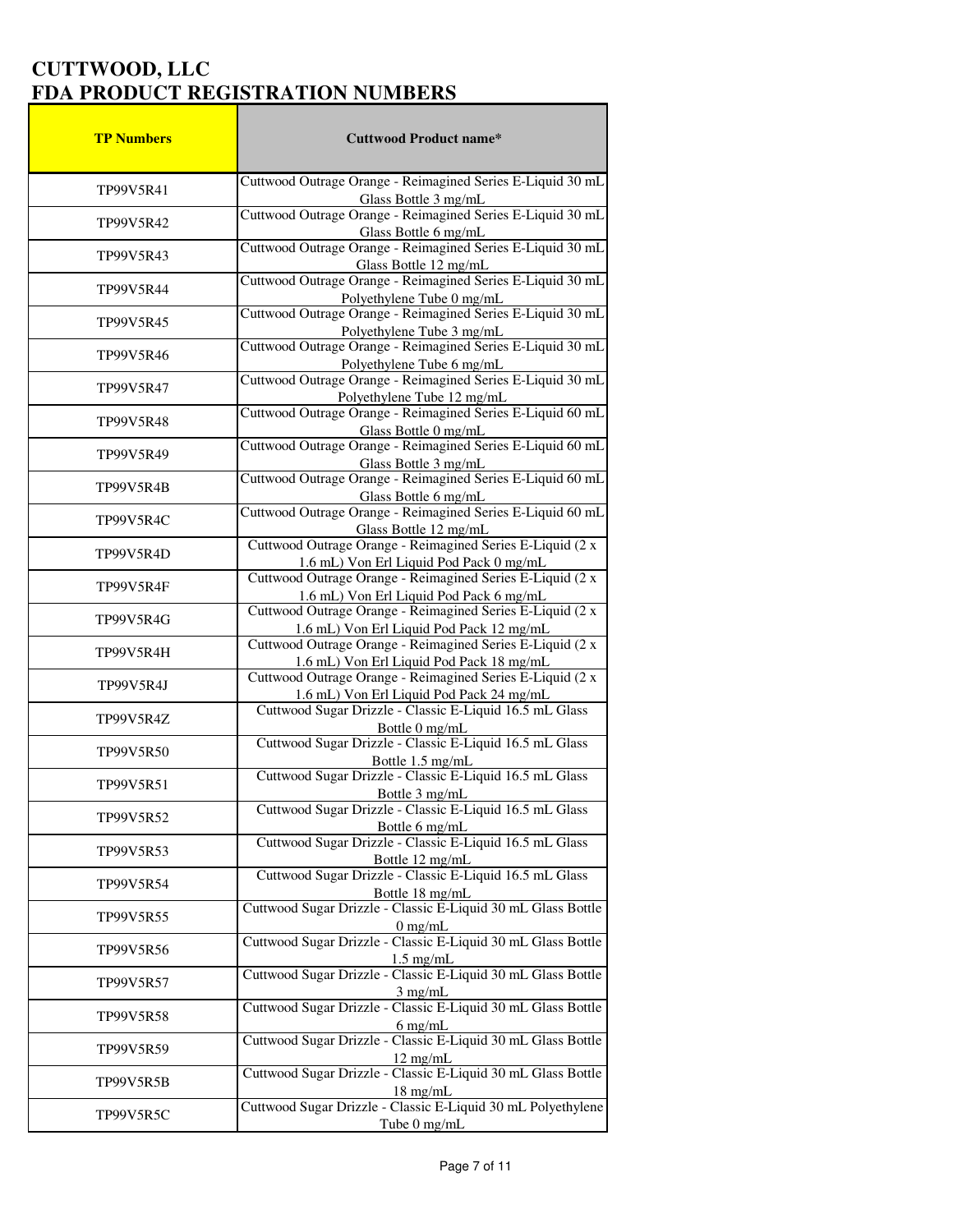| <b>TP Numbers</b> | <b>Cuttwood Product name*</b>                                                              |
|-------------------|--------------------------------------------------------------------------------------------|
|                   | Cuttwood Sugar Drizzle - Classic E-Liquid 30 mL Polyethylene                               |
| TP99V5R5D         | Tube 3 mg/mL                                                                               |
| TP99V5R5F         | Cuttwood Sugar Drizzle - Classic E-Liquid 30 mL Polyethylene                               |
|                   | Tube 6 mg/mL                                                                               |
| TP99V5R5G         | Cuttwood Sugar Drizzle - Classic E-Liquid 30 mL Polyethylene                               |
|                   | Tube 12 mg/mL                                                                              |
| TP99V5R5H         | Cuttwood Sugar Drizzle - Classic E-Liquid 60 mL Glass Bottle                               |
|                   | 0 mg/mL<br>Cuttwood Sugar Drizzle - Classic E-Liquid 60 mL Glass Bottle                    |
| TP99V5R5J         |                                                                                            |
|                   | 1.5 mg/mL<br>Cuttwood Sugar Drizzle - Classic E-Liquid 60 mL Glass Bottle                  |
| TP99V5R5K         |                                                                                            |
|                   | 3 mg/mL<br>Cuttwood Sugar Drizzle - Classic E-Liquid 60 mL Glass Bottle                    |
| TP99V5R5M         | $6$ mg/mL                                                                                  |
|                   | Cuttwood Sugar Drizzle - Classic E-Liquid 60 mL Glass Bottle                               |
| TP99V5R5N         | $12$ mg/mL                                                                                 |
| TP99V5R5P         | Cuttwood Sugar Drizzle - Classic E-Liquid 60 mL Glass Bottle                               |
|                   | $18$ mg/mL                                                                                 |
| TP99V5R5R         | Cuttwood Sugar Drizzle - Classic E-Liquid 120 mL Glass                                     |
|                   | Bottle 0 mg/mL                                                                             |
| <b>TP99V5R5S</b>  | Cuttwood Sugar Drizzle - Classic E-Liquid 120 mL Glass                                     |
|                   | Bottle 1.5 mg/mL<br>Cuttwood Sugar Drizzle - Classic E-Liquid 120 mL Glass                 |
| TP99V5R5T         | Bottle 3 mg/mL                                                                             |
|                   | Cuttwood Sugar Drizzle - Classic E-Liquid 120 mL Glass                                     |
| TP99V5R5V         | Bottle 6 mg/mL                                                                             |
|                   | Cuttwood Sugar Drizzle - Classic E-Liquid 120 mL Glass                                     |
| TP99V5R5W         |                                                                                            |
| TP99V5R5X         | Bottle 12 mg/mL<br>Cuttwood Sugar Drizzle - Classic E-Liquid 120 mL Glass                  |
|                   | Bottle 18 mg/mL<br>Cuttwood Sugar Drizzle - Classic E-Liquid (2 x 1.6 mL) Von              |
| TP99V5R5Y         |                                                                                            |
|                   | Erl Liquid Pod Pack 0 mg/mL                                                                |
| TP99V5R5Z         | Cuttwood Sugar Drizzle - Classic E-Liquid (2 x 1.6 mL) Von                                 |
|                   | Erl Liquid Pod Pack 6 mg/mL<br>Cuttwood Sugar Drizzle - Classic E-Liquid (2 x 1.6 mL) Von  |
| TP99V5R60         |                                                                                            |
|                   | Erl Liquid Pod Pack 12 mg/mL<br>Cuttwood Sugar Drizzle - Classic E-Liquid (2 x 1.6 mL) Von |
| TP99V5R61         |                                                                                            |
|                   | Erl Liquid Pod Pack 18 mg/mL<br>Cuttwood Sugar Drizzle - Classic E-Liquid (2 x 1.6 mL) Von |
| TP99V5R62         | Erl Liquid Pod Pack 24 mg/mL                                                               |
| TP99V5R6F         | Cuttwood Tobacco Trail - Gold Series E-Liquid 16.5 mL Glass                                |
|                   | Bottle 0 mg/mL                                                                             |
| <b>TP99V5R6G</b>  | Cuttwood Tobacco Trail - Gold Series E-Liquid 16.5 mL Glass                                |
|                   | Bottle 1.5 mg/mL                                                                           |
| TP99V5R6H         | Cuttwood Tobacco Trail - Gold Series E-Liquid 16.5 mL Glass                                |
|                   | Bottle 3 mg/mL<br>Cuttwood Tobacco Trail - Gold Series E-Liquid 16.5 mL Glass              |
| TP99V5R6J         |                                                                                            |
|                   | Bottle 6 mg/mL<br>Cuttwood Tobacco Trail - Gold Series E-Liquid 16.5 mL Glass              |
| TP99V5R6K         | Bottle 12 mg/mL                                                                            |
| TP99V5R6M         | Cuttwood Tobacco Trail - Gold Series E-Liquid 16.5 mL Glass                                |
|                   | Bottle 18 mg/mL                                                                            |
| TP99V5R6N         | Cuttwood Tobacco Trail - Gold Series E-Liquid 30 mL Glass                                  |
|                   | Bottle 0 mg/mL                                                                             |
| TP99V5R6P         | Cuttwood Tobacco Trail - Gold Series E-Liquid 30 mL Glass                                  |
|                   | Bottle 1.5 mg/mL<br>Cuttwood Tobacco Trail - Gold Series E-Liquid 30 mL Glass              |
| TP99V5R6R         | Bottle 3 mg/mL                                                                             |
|                   |                                                                                            |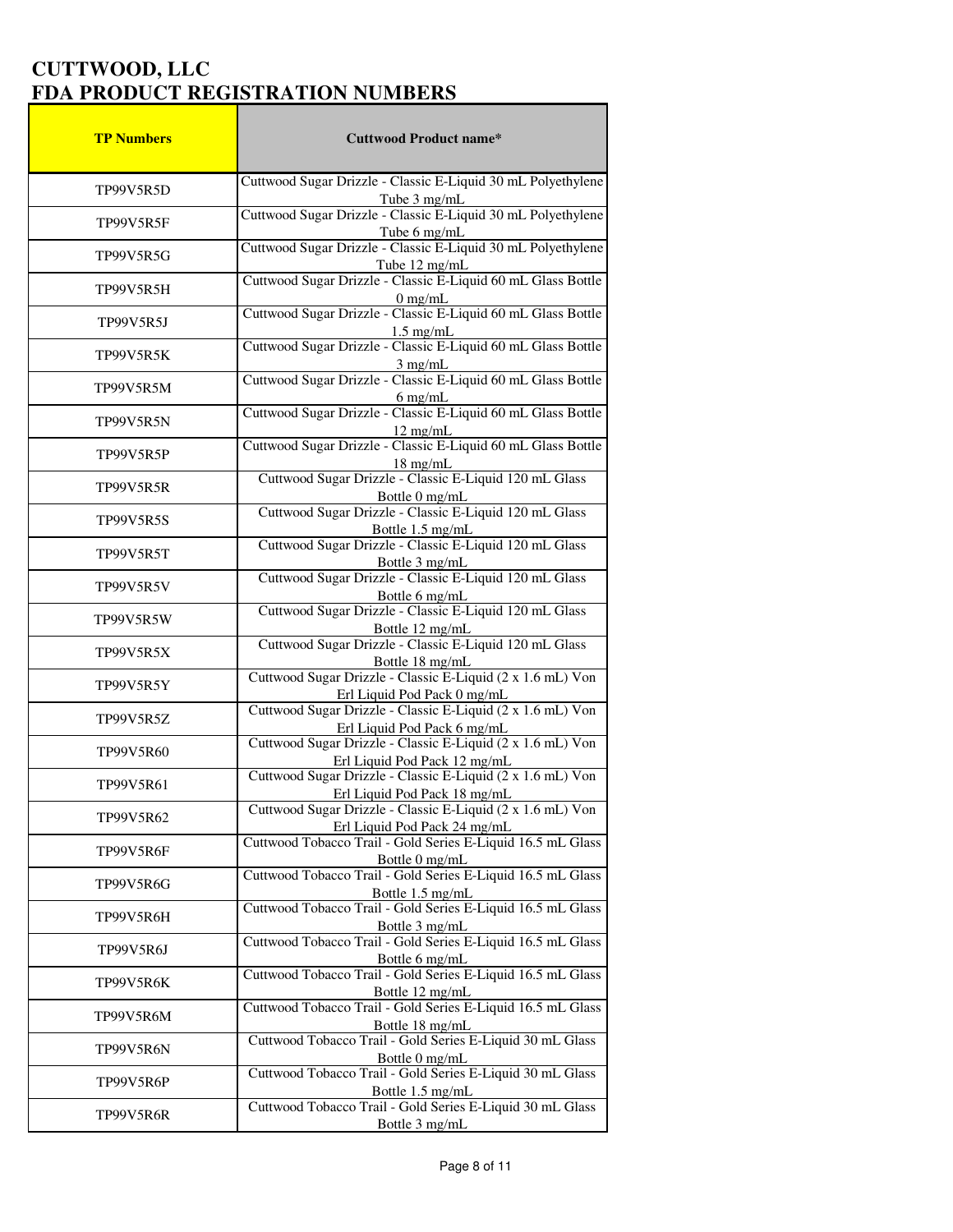| <b>TP Numbers</b> | <b>Cuttwood Product name*</b>                                                                                                                                        |
|-------------------|----------------------------------------------------------------------------------------------------------------------------------------------------------------------|
| TP99V5R6S         | Cuttwood Tobacco Trail - Gold Series E-Liquid 30 mL Glass                                                                                                            |
|                   | Bottle 6 mg/mL                                                                                                                                                       |
| TP99V5R6T         | Cuttwood Tobacco Trail - Gold Series E-Liquid 30 mL Glass<br>Bottle 12 mg/mL                                                                                         |
| TP99V5R6V         | Cuttwood Tobacco Trail - Gold Series E-Liquid 30 mL Glass<br>Bottle 18 mg/mL                                                                                         |
| TP99V5R6W         | Cuttwood Tobacco Trail - Gold Series E-Liquid 30 mL                                                                                                                  |
| TP99V5R6X         | Polyethylene Tube 0 mg/mL<br>Cuttwood Tobacco Trail - Gold Series E-Liquid 30 mL<br>Polyethylene Tube 3 mg/mL<br>Cuttwood Tobacco Trail - Gold Series E-Liquid 30 mL |
| TP99V5R6Y         |                                                                                                                                                                      |
| TP99V5R6Z         | Polyethylene Tube 6 mg/mL<br>Cuttwood Tobacco Trail - Gold Series E-Liquid 30 mL                                                                                     |
| TP99V5R70         | Polyethylene Tube 12 mg/mL<br>Cuttwood Tobacco Trail - Gold Series E-Liquid 60 mL Glass                                                                              |
| TP99V5R71         | Bottle 0 mg/mL<br>Cuttwood Tobacco Trail - Gold Series E-Liquid 60 mL Glass                                                                                          |
| TP99V5R72         | Bottle 1.5 mg/mL<br>Cuttwood Tobacco Trail - Gold Series E-Liquid 60 mL Glass                                                                                        |
| TP99V5R73         | Bottle 3 mg/mL<br>Cuttwood Tobacco Trail - Gold Series E-Liquid 60 mL Glass<br>Bottle 6 mg/mL                                                                        |
| <b>TP99V5R74</b>  | Cuttwood Tobacco Trail - Gold Series E-Liquid 60 mL Glass<br>Bottle 12 mg/mL                                                                                         |
| TP99V5R75         | Cuttwood Tobacco Trail - Gold Series E-Liquid 60 mL Glass                                                                                                            |
| <b>TP99V5R76</b>  | Bottle 18 mg/mL<br>Cuttwood Tobacco Trail - Gold Series E-Liquid 120 mL Glass                                                                                        |
| TP99V5R77         | Bottle 0 mg/mL<br>Cuttwood Tobacco Trail - Gold Series E-Liquid 120 mL Glass<br>Bottle 1.5 mg/mL                                                                     |
| TP99V5R78         | Cuttwood Tobacco Trail - Gold Series E-Liquid 120 mL Glass<br>Bottle 3 mg/mL                                                                                         |
| TP99V5R79         | Cuttwood Tobacco Trail - Gold Series E-Liquid 120 mL Glass                                                                                                           |
| TP99V5R7B         | Bottle 6 mg/mL<br>Cuttwood Tobacco Trail - Gold Series E-Liquid 120 mL Glass                                                                                         |
| <b>TP99V5R7C</b>  | Bottle 12 mg/mL<br>Cuttwood Tobacco Trail - Gold Series E-Liquid 120 mL Glass<br>Bottle 18 mg/mL                                                                     |
| TP99V5R7D         | Cuttwood Tobacco Trail - Gold Series E-Liquid (2 x 1.6 mL)                                                                                                           |
| TP99V5R7F         | Von Erl Liquid Pod Pack 0 mg/mL<br>Cuttwood Tobacco Trail - Gold Series E-Liquid (2 x 1.6 mL)<br>Von Erl Liquid Pod Pack 6 mg/mL                                     |
| <b>TP99V5R7G</b>  | Cuttwood Tobacco Trail - Gold Series E-Liquid (2 x 1.6 mL)<br>Von Erl Liquid Pod Pack 12 mg/mL                                                                       |
| TP99V5R7H         | Cuttwood Tobacco Trail - Gold Series E-Liquid (2 x 1.6 mL)<br>Von Erl Liquid Pod Pack 18 mg/mL                                                                       |
| <b>TP99V5R7J</b>  | Cuttwood Tobacco Trail - Gold Series E-Liquid (2 x 1.6 mL)<br>Von Erl Liquid Pod Pack 24 mg/mL                                                                       |
| TP99V5R7K         | Cuttwood Tobacco Trail - Gold Series E-Liquid (1 x 1.6 mL)                                                                                                           |
| TP99V5R80         | Von Erl Liquid Pod 24 mg/mL & Von Erl Device StarterPack<br>Cuttwood Unicorn Milk - Classic E-Liquid 16.5 mL Glass<br>Bottle 0 mg/mL                                 |
| TP99V5R81         | Cuttwood Unicorn Milk - Classic E-Liquid 16.5 mL Glass<br>Bottle 1.5 mg/mL                                                                                           |
| TP99V5R82         | Cuttwood Unicorn Milk - Classic E-Liquid 16.5 mL Glass<br>Bottle 3 mg/mL                                                                                             |
| TP99V5R83         | Cuttwood Unicorn Milk - Classic E-Liquid 16.5 mL Glass<br>Bottle 6 mg/mL                                                                                             |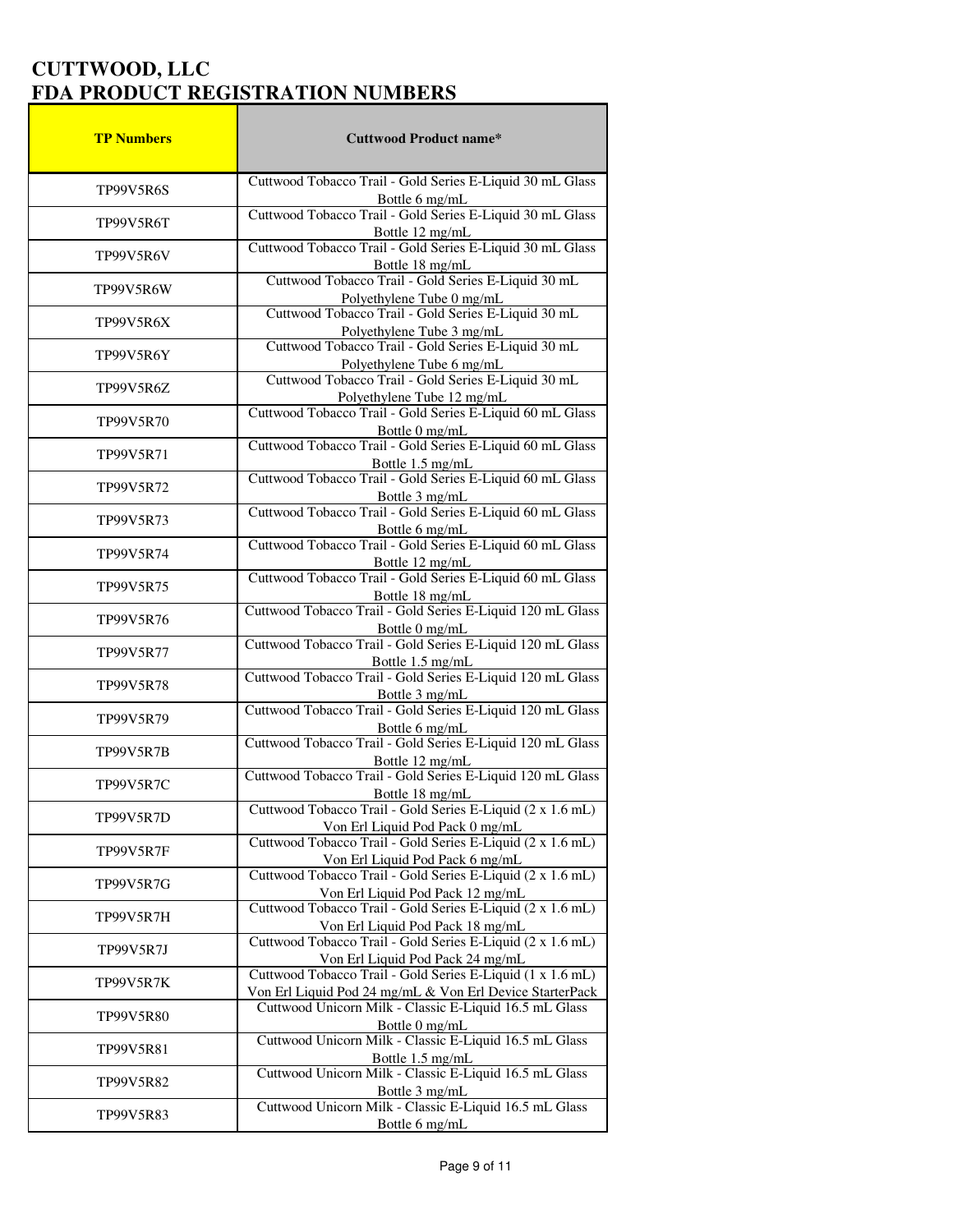| <b>TP Numbers</b> | <b>Cuttwood Product name*</b>                                                                                                                            |
|-------------------|----------------------------------------------------------------------------------------------------------------------------------------------------------|
| TP99V5R84         | Cuttwood Unicorn Milk - Classic E-Liquid 16.5 mL Glass<br>Bottle 12 mg/mL                                                                                |
| TP99V5R85         | Cuttwood Unicorn Milk - Classic E-Liquid 16.5 mL Glass                                                                                                   |
| TP99V5R86         | Bottle 18 mg/mL<br>Cuttwood Unicorn Milk - Classic E-Liquid 30 mL Glass Bottle<br>0 mg/mL<br>Cuttwood Unicorn Milk - Classic E-Liquid 30 mL Glass Bottle |
| TP99V5R87         |                                                                                                                                                          |
| <b>TP99V5R88</b>  | 1.5 mg/mL<br>Cuttwood Unicorn Milk - Classic E-Liquid 30 mL Glass Bottle<br>3 mg/mL<br>Cuttwood Unicorn Milk - Classic E-Liquid 30 mL Glass Bottle       |
| TP99V5R89         |                                                                                                                                                          |
| TP99V5R8B         | 6 mg/mL<br>Cuttwood Unicorn Milk - Classic E-Liquid 30 mL Glass Bottle<br>$12 \text{ mg/mL}$                                                             |
| <b>TP99V5R8C</b>  | Cuttwood Unicorn Milk - Classic E-Liquid 30 mL Glass Bottle                                                                                              |
| <b>TP99V5R8D</b>  | 18 mg/mL<br>Cuttwood Unicorn Milk - Classic E-Liquid 30 mL Polyethylene                                                                                  |
| TP99V5R8F         | Tube 0 mg/mL<br>Cuttwood Unicorn Milk - Classic E-Liquid 30 mL Polyethylene                                                                              |
| <b>TP99V5R8G</b>  | Tube 3 mg/mL<br>Cuttwood Unicorn Milk - Classic E-Liquid 30 mL Polyethylene                                                                              |
| TP99V5R8H         | Tube 6 mg/mL<br>Cuttwood Unicorn Milk - Classic E-Liquid 30 mL Polyethylene<br>Tube $12 \text{ mg/mL}$                                                   |
| TP99V5R8J         | Cuttwood Unicorn Milk - Classic E-Liquid 60 mL Glass Bottle                                                                                              |
| TP99V5R8K         | $\frac{0 \text{ mg/mL}}{\text{Cuttwood Union min} + \text{Classifier - Liquid 60 mL Glass Bottle}}$                                                      |
| TP99V5R8M         | 1.5 mg/mL<br>Cuttwood Unicorn Milk - Classic E-Liquid 60 mL Glass Bottle                                                                                 |
| TP99V5R8N         | 3 mg/mL<br>Cuttwood Unicorn Milk - Classic E-Liquid 60 mL Glass Bottle<br>$6$ mg/mL                                                                      |
| TP99V5R8P         | Cuttwood Unicorn Milk - Classic E-Liquid 60 mL Glass Bottle<br>12 mg/mL<br>Cuttwood Unicorn Milk - Classic E-Liquid 60 mL Glass Bottle                   |
| TP99V5R8R         | 18 mg/mL<br>Cuttwood Unicorn Milk - Classic E-Liquid 120 mL Glass Bottle                                                                                 |
| <b>TP99V5R8S</b>  |                                                                                                                                                          |
| TP99V5R8T         | 0 mg/mL<br>Cuttwood Unicorn Milk - Classic E-Liquid 120 mL Glass Bottle<br>$1.5 \text{ mg/mL}$                                                           |
| <b>TP99V5R8V</b>  | Cuttwood Unicorn Milk - Classic E-Liquid 120 mL Glass Bottle<br>$3$ mg/mL                                                                                |
| TP99V5R8W         | Cuttwood Unicorn Milk - Classic E-Liquid 120 mL Glass Bottle<br>$6$ mg/mL                                                                                |
| TP99V5R8X         | Cuttwood Unicorn Milk - Classic E-Liquid 120 mL Glass Bottle<br>$12$ mg/mL                                                                               |
| TP99V5R8Y         | Cuttwood Unicorn Milk - Classic E-Liquid 120 mL Glass Bottle                                                                                             |
| TP99V5R8Z         | 18 mg/mL<br>Cuttwood Unicorn Milk - Classic E-Liquid (2 x 1.6 mL) Von                                                                                    |
| TP99V5R90         | Erl Liquid Pod Pack 0 mg/mL<br>Cuttwood Unicorn Milk - Classic E-Liquid (2 x 1.6 mL) Von                                                                 |
| TP99V5R91         | Erl Liquid Pod Pack 6 mg/mL<br>Cuttwood Unicorn Milk - Classic E-Liquid (2 x 1.6 mL) Von<br>Erl Liquid Pod Pack 12 mg/mL                                 |
| TP99V5R92         | Cuttwood Unicorn Milk - Classic E-Liquid (2 x 1.6 mL) Von<br>Erl Liquid Pod Pack 18 mg/mL                                                                |